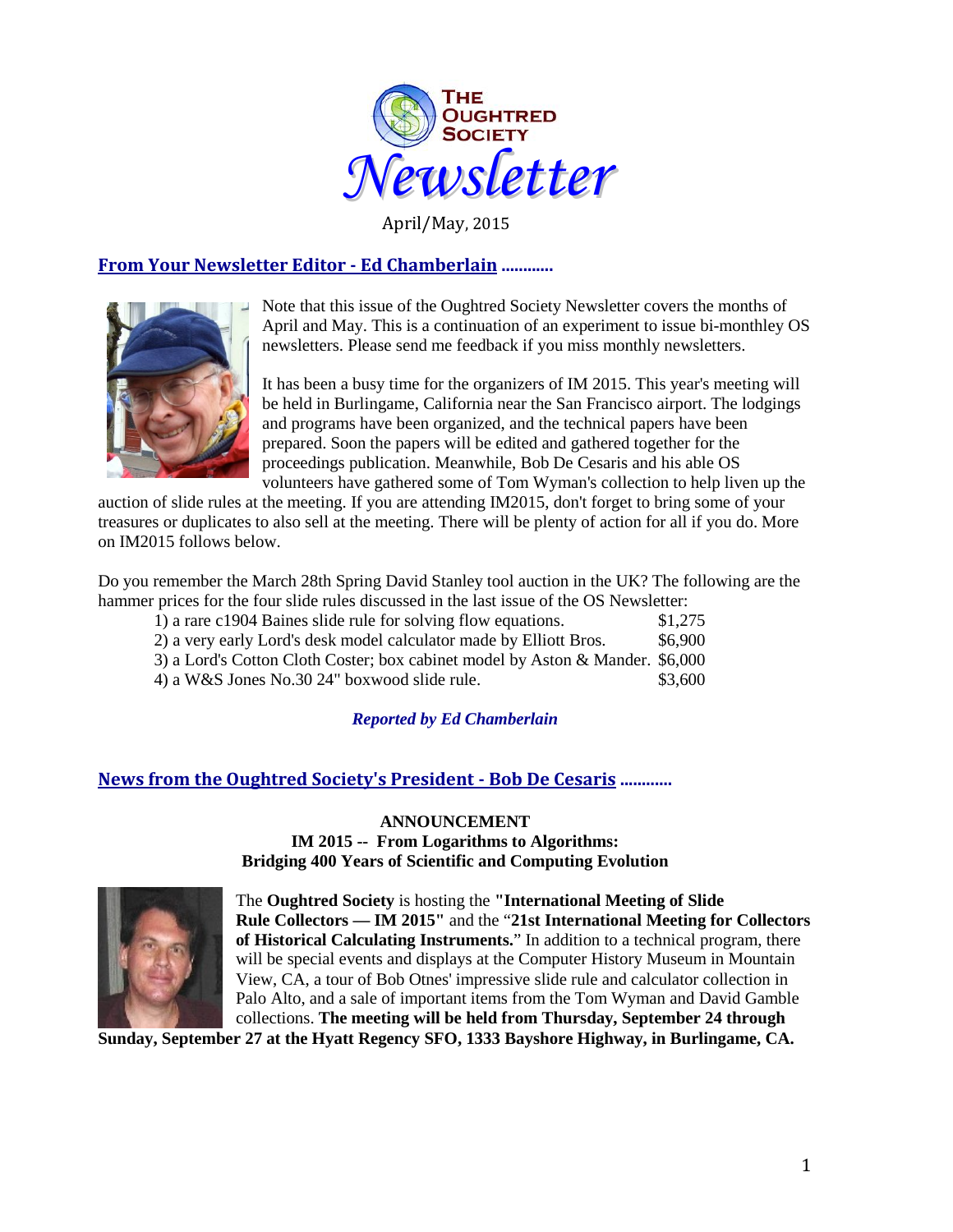

San Francisco and its Golden Gate Bridge is just a few miles north of the hotel, and Stanford University and the Silicon Valley just a short ride to the south, Further north across the Golden Gate Bridge lies Napa Valley, with its scenic and tasty vineyards, and further north yet are the imposing Redwood forests. Further south is Monterey Bay and Big Sur. It is a grand place for a holiday.

## **The following papers will be presented during the technical program:**

Three Specialized Slide Rules for Science and Engineering Richard Hughes The Deaths of the Slide Rule Robert James Robert James The Calculation of Logarithms - Some Pedagogic Aspects Klaus Kühn Old Calculators & Democracy Nicola Marras The Schumacher Slide Rule Jerry McCarthy ST or SRT Marion Moon Michael Scheffelt **Werner H. Rudowski** Pencil Slide Rules: The Schauer Scale Rodger Shepherd Rodger Shepherd A Slide Rule for Computer Memory: Logarithms for Algorithms David Sweetman

## **Meeting Registration Costs: Member - \$245, Spouse - \$125, Non-Member - \$295**

The conference registration costs include attendance to all activities at Hyatt SFO, all OS-sponsored events, breakfast and lunch on Friday, breakfast, lunch, and dinner on Saturday, refreshment breaks during the conference, and a digital copy on disk of the proceedings. Hard copies of the proceedings will also be available for purchase at the meeting. **Hotel room accommodations are not included as part of the meeting registration fee and will need to be handled separately by the attendee. See details below**

**You may register for the meeting on the Oughtred Society's web site using PayPal at <http://www.oughtred.org/meets.shtml>, or you may register by postal mail and send your fee by check or money order to:**

**The Oughtred Society 9 Stephens Ct. Roseville, CA 956**

## **Hotel Registration Details**



A block of rooms has been set-aside at the Hyatt Regency SFO for Oughtred Society members at a discount rate of \$199/night plus applicable taxes and fees. Members may access the hotel registration link below to learn more about the hotel and surrounding area, and to book, modify, or cancel their reservations. **Please note that the number of rooms available at this guaranteed rate are limited and we strongly urge attendees to book their rooms as early as possible to**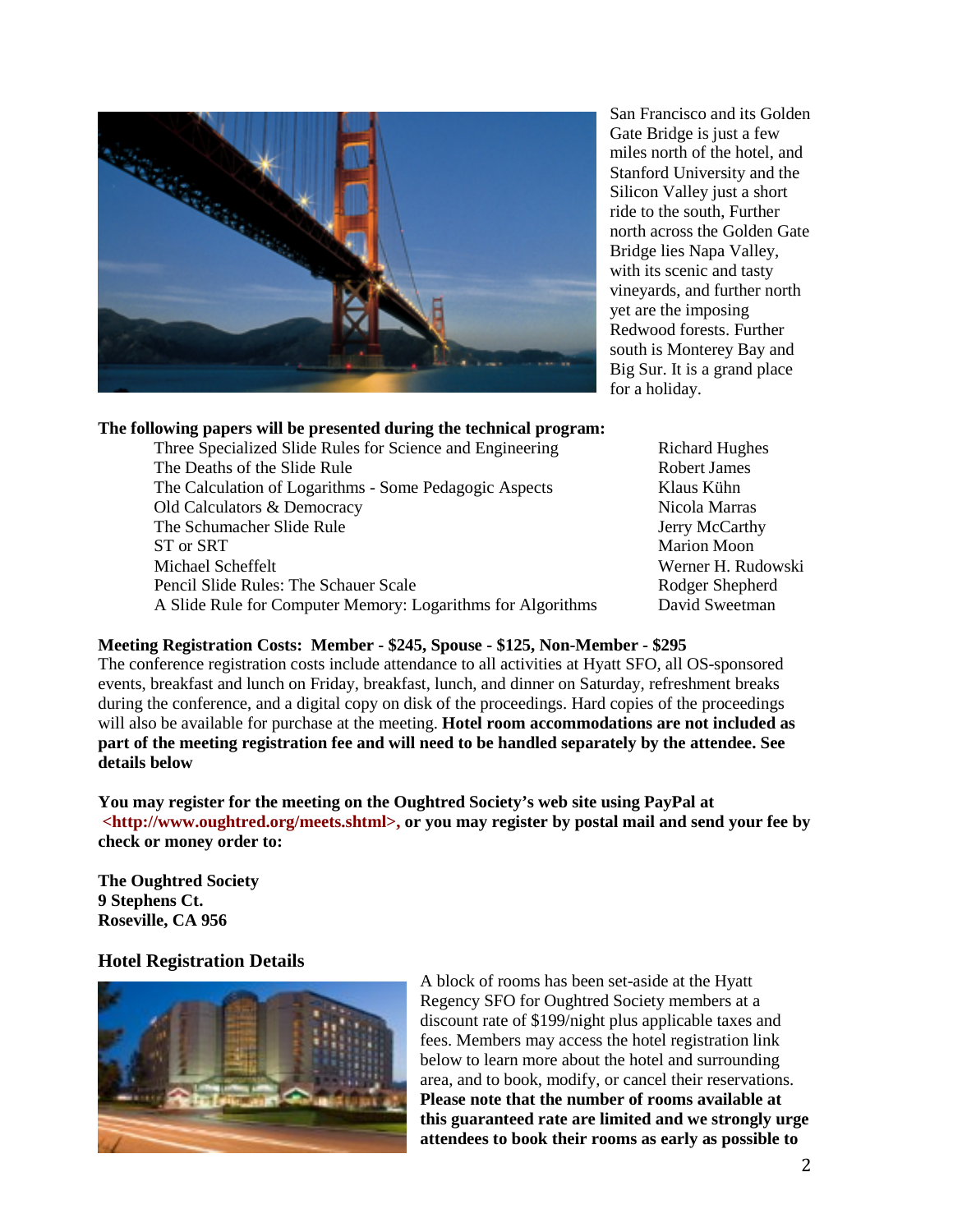**guarantee this excellent negotiated rate.** Bay Area hotel prices can be quite high; for example, after the special OS room availability expires, room rates at Hyatt may be \$329 and higher. Hotel space in the Bay Area is limited and the area is routinely overbooked; therefore, early action on reserving a room is very highly recommended.

# **HOTEL REGISTRATION LINK**: **<https://resweb.passkey.com/go/OughtredSociety>**

# **The Schedule of Events for IM 2015 is as follows:**

**Thursday, September 24, 2015 - Arrival Day.** Small gatherings to be held in the afternoon and evenings for "Meet and Greet" sessions as members arrive and settle in. Additional details to be announced.

# **Friday, September 25, 2015 - IM 2015 Meeting, Hyatt SFO**

| Spouse/Partners Tour during Friday - Details being arranged. |                                       |  |
|--------------------------------------------------------------|---------------------------------------|--|
| $1:45 - 4:00 \text{ PM}$                                     | Paper Sessions (with break)           |  |
| $12:30 - 1:45$ PM                                            | Lunch                                 |  |
| $9:30 - 12:30 \text{ PM}$                                    | Paper Sessions (with break)           |  |
| $8:30 - 9:30$ AM                                             | Registration/Breakfast/Meet and Greet |  |



**Friday Evening – Tour of Bob Otnes Slide Rule and Calculator Collection – Home of Bob Otnes, Palo Alto, CA.**  Bob's collection is one of the best private collections of rare and unusual slide rules and mechanical calculating devices in the world, and he has generously invited the IM 2015 participants to share in his finds and stories behind the pieces. At left is a photo of Bob Otnes (seated) and Tom Wyman. Both of their collections are being featured at IM2015.

## **Saturday, September 26, 2015 – IM 2015 Meeting – Hyatt SFO**

| $8:30 - 9:30$ AM           | Breakfast/Meet and Greet              |
|----------------------------|---------------------------------------|
| 9:30 – 10:30 AM            | Plenary Speaker (or panel discussion) |
| $10:30 - 10:45$ AM         | Coffee Break                          |
| $10:45 - 12:15 \text{ PM}$ | Paper Sessions                        |
| $12:15 - 1:30 \text{ PM}$  | Lunch                                 |
|                            |                                       |

**1:30 – 4:00 PM Member Displays and Auctions**

- § **Member Displays and Auction Pieces.**
- § **Display and Auction of Important Pieces from the Tom Wyman Collection.**
- § **Auction of Pieces from the David Gamble (Dunottar) Collection.**

**All registered attendees are encouraged to bring items for display or auction at this event.** (Please contact Bob De Cesaris with total number of tables if more than one 6-foot table will be required for your display or auction items.)

4:00 – 5:00 PM Panel Discussion or Final Presentations 6:30 PM Dinner Banquet at the Hyatt SFO **Spouse/Partners/Meeting Attendees – Tours to be Arranged**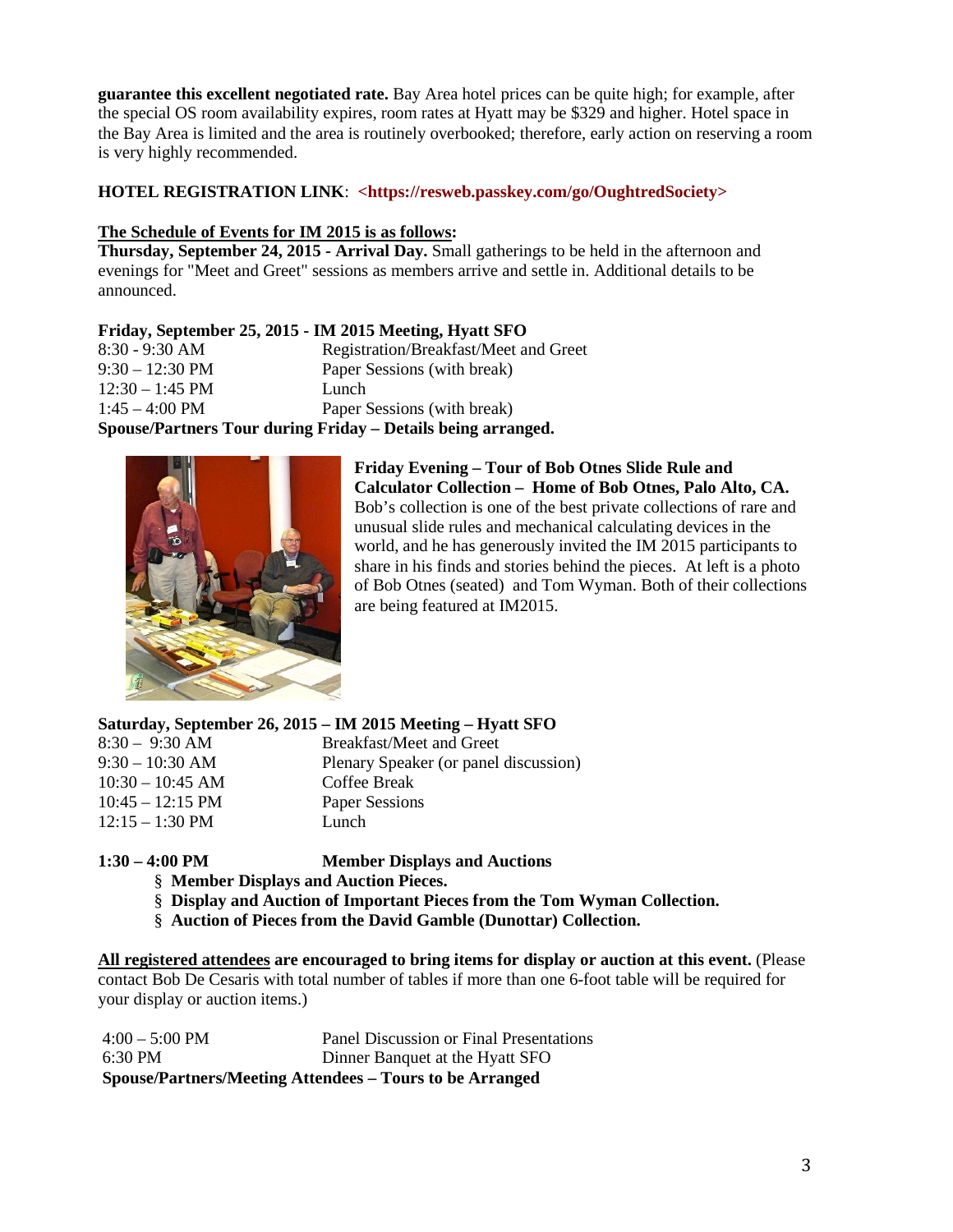## **Sunday, September 27, 2015 – Computer History Museum Docent Guided Tour,** 1401 N Shoreline Blvd, Mountain View, CA 94043. **<http://www.computerhistory.org/exhibits/>**

| $9:30$ AM | Meet at Computer History Museum      |
|-----------|--------------------------------------|
| 10:00 AM  | Docent Guided Tour Begins            |
| $1:00$ PM | <b>Babbage Engine Demonstration</b>  |
| Afternoon | Additional Activities to Be Arranged |

### **We look forward to seeing you in the Bay Area!**

# *Reported by Bob De Cesaris*

**Tom Wyman Collection at Auction at IM2015 ............** Tom Wyman had a diverse slide rule collection, as he exhibited in his many Oughtred Society papers and at OS and IM meetings. Some of his collection is being donated to the MIT museum. The OS membership is fortunate that select pieces will be auctioned at IM2015. Some highlights of the auction are shown below. Note the small Loga cylindrical slide rule. Both Tom and your editor submitted absente bids for it at a David Stanley auction, which closed while we were at IM2011 in Cambridge, Massachusetts. Tom prevailed on this one. Later, we both had a friendly laugh over the result.



#### **Loga rechenwalze (cylindrical slide rule)**

Unlike most Logas, which are supported by a stand, this example is designed to be held by hand to calculate. I am uncertain how long the scale is. It could be about 50 cm. I believe that Tom had the nice storage box made, so it is not original.

Meyrat & Perdrizet pocket watch circular slide rule.

Hannyington Gridiron slide rule with both multiplication/division  $\&$  root  $\&$  sq. root slides.

K&E Power Computer for steam and gas engines. Duplex, with two adjacent slides.

K&E duplex slide rules (2) with "Christmas Tree" brass chisel cursors; 10" & 20" lengths.

Froude's Displacement slide rule in boxwood, with brass cursor.

Two Boxwood slide rules; each with 2 sides & 2 slides; one in boxwood, the other in ivory or bone.

Four early four-sided boxwood slide rules; 3 with 2 slides; 1 with 3 slides.

Casella 20" 19th century brass surveyors slide rule.

Three early Gravet-Lenoir-Vinay-Tavernier-Gravet slide rules.

K&E Thacher cylindrical slide rule; serial no. 5531.

Secretern à Paris 16" boxwood slide rule; for converting degrees to grads; c.1860.

WH Glaser's slide rule in boxwood with 2 side by side slides.

Everett Textile slide rule in boxwood with 3 slides.

## *Reported by Bob De Cesaris & Ed Chamberlain*

**The Fall 2015 & Spring 2016 OS Journals ............** David Sweetman has been busy fielding and cajoling authors for papers for the *Fall, 2015 issue of the OS journal* Fall. He has accepted twelve articles on a wide range of slide rules. Below is a list of the articles and their authors.

Origin of the K&E Radio Slide Rules Clark McCoy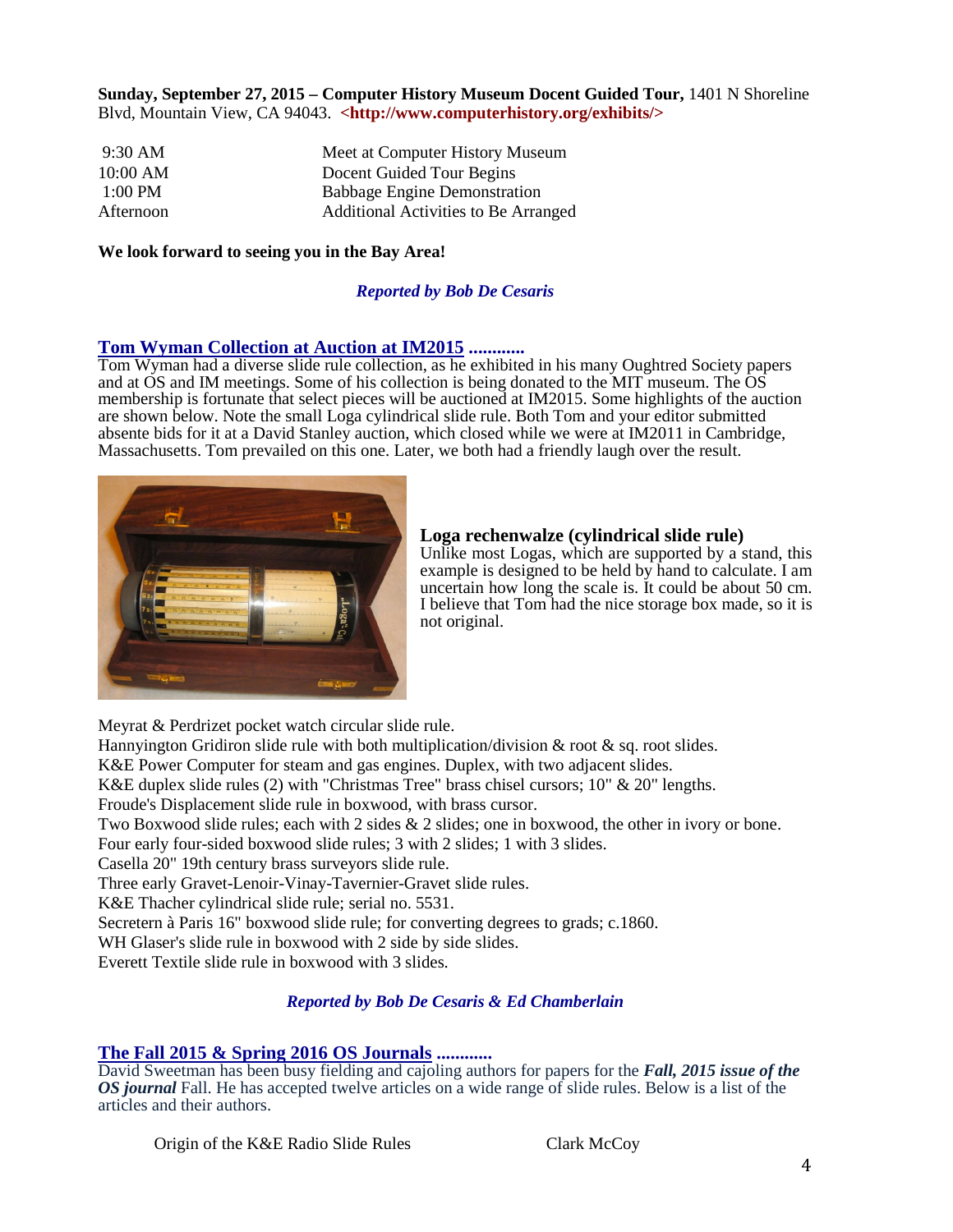| K&E Cooke Radio Slide rule                   | <b>Richard Hughes</b> |
|----------------------------------------------|-----------------------|
| Pencil Slide Rules Part 3                    | Rodger Shepherd       |
| A Chinese Probability Slide Rule             | <b>Richard Hughes</b> |
| Diabetic Slide Rule                          | <b>Bryan Purcell</b>  |
| Variants of Soho Slide Rules                 | Werner Rudowski       |
| Dating K&E Slide Rules                       | Clark McCoy           |
| <b>Recommended Reading</b>                   | Peter Hopp            |
| The EngPen: An Unusual Pencil Slide Rule     | Nathan Zeldes         |
| Pencil Slide Rules Part 4                    | Rodger Shepherd       |
| <b>Boiler Efficiency Calculator</b>          | Stephan Weiss         |
| <b>Comments on Listing Slide Rule Scales</b> | Jose Fernandez        |

The *Spring, 2016 issue of the OS Journal* is rapidly filling. Louis Ross and his slide rules will be featured with the following articles:

| The Ross Precision Computer - Types I & II. | Ed Chamberlain                   |
|---------------------------------------------|----------------------------------|
| The Ross Rapid Computer.                    | <b>Richard Davis</b>             |
| The Ross Student Rapid Computer.            | <b>Richard Davis</b>             |
| The Ross Meridiograph.                      | David Ingram                     |
| A Biography of Louis Ross                   | Ed Chamberlain and Richard Davis |
| The Louis Ross/John Ross Dempster Mystery.  | Ed Chamberlain and Richard Davis |

If you know of other Louis Ross slide rules and desire to write about them, please let me know and I will coordinate your paper with Ed Chamberlain, Richard Ross and David Ingram. I welcome also papers on other slide rules or calculating devices and/or their makers.

#### *Reported by David Sweetman*

## **Report from Membership Secretary: Clark McCoy ............**

The membership renewal process is going well. To date we have 381 members signed up for 2015. We are approaching the 406 members that we had for all of last year. If you have not renewed your membership yet, it is easy to do. Just go to the Oughtred Society homepage at:

#### <**http://www.oughtred.org/>**

and click on **"Membership"** and follow instructions. You can pay online by Credit card or PayPal, or you can pay by check the old fashioned way.

The following are new members for the months of April and May: Mark Mc Cormick, Columbia, MD John Evans, San Antonia, TX Stephen Lepp, Verona, NJ Terrance Jones, Bayside, CA

Welcome to the Oughtred Society!

*Reported by Clark McCoy*

### **Notable Slide Rule Sales on eBay: April 1 to May 31 ............**

The period of April 1 to May 31 was marked by many special slide rules being sold on eBay. Below are all the slide rules that sold for \$100 or more. Excluded are demonstration slide rules and watches with slide rule bezels. Note that the top 4 selling US slide rules were Thachers. The big bargain was a model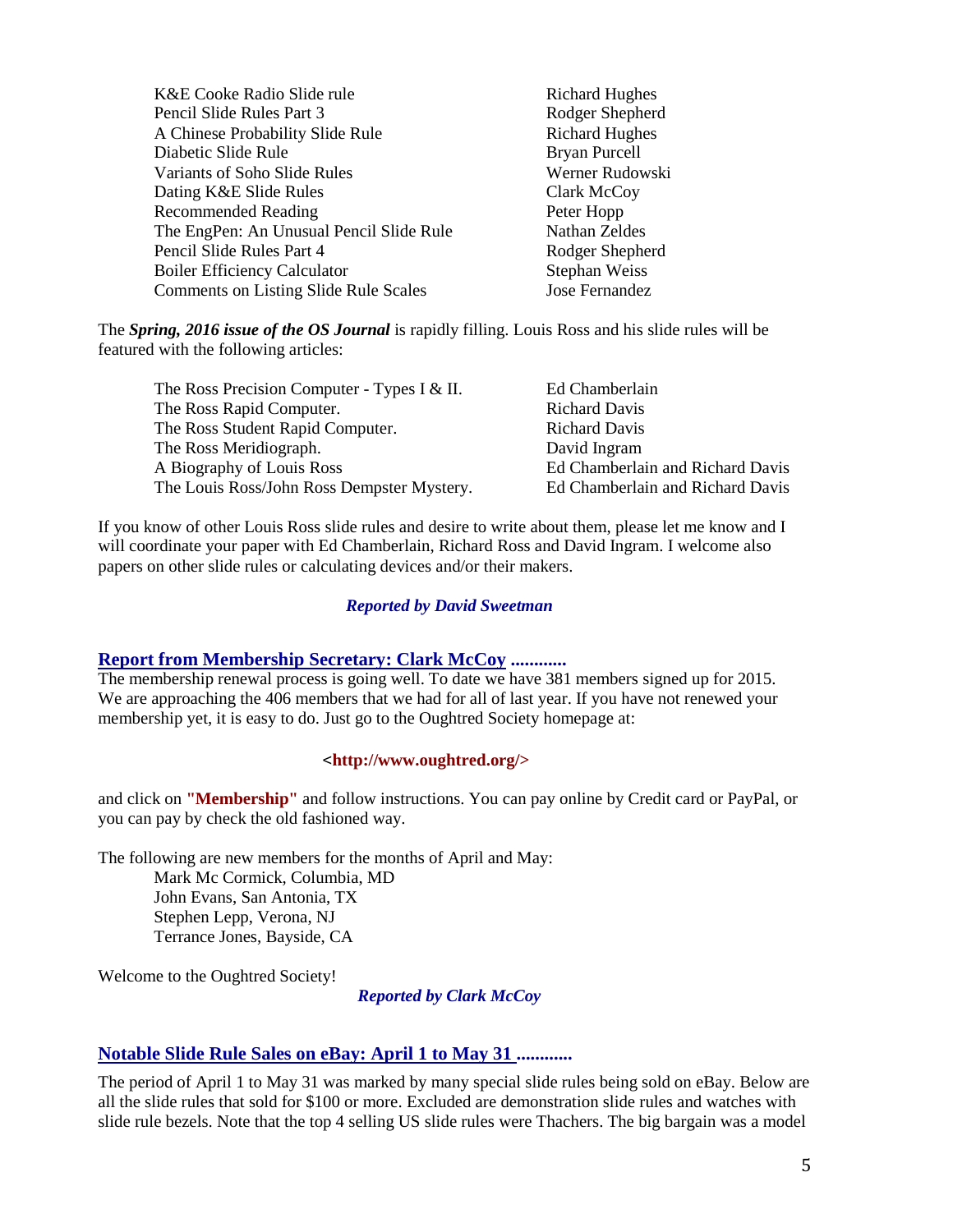4013 with magnifier that sold for \$1350. Note the Einstein Relativator and Batman Pickett. As usual I show pictures and describe some of the exceptional examples.

# **US Slide Rules (36 sold for a total of about \$9,483)**

| K & E Thatcher Cylindrical Slide Rule Model 4012, s/n 5253.                 | \$1,392 |
|-----------------------------------------------------------------------------|---------|
| K & E Thatcher Cylindrical Slide Rule with magnifier, Model 4013, s/n 5269. | \$1,350 |
| K & E Thatcher Cylindrical Slide Rule Model 4012, s/n ??                    | \$829   |
| K & E Thatcher Cylindrical Slide Rule Model 4012, s/n 4614.                 | \$750   |
| K&E Analon Slide Rule 68 1400, MINT.                                        | \$545   |
| K&E Analon Slide Rule 68 1400, MINT.                                        | \$400   |



**Einstein's Relativator 4" dia. circular slide rule, Atomic Laboratories, Inc.**  c1957.

| \$180<br>K & E 68 1748 (4096) Desktop Slide Rule in box.<br>Small Calculator slide rule by Gilbert Small (some damage)<br>\$177<br>\$175<br>K & E Deci-Lon 68-1130 slide rule, MIB<br>\$158<br>K & E Cox patent duplex slide rule (with a later LL Duplex slide rule)<br>\$157<br>Deveco VTG mechanical pencil slide rule, double ended model<br>\$155<br>K & E 4083-5 LL duplex vector slide rule<br>\$154<br>K & E 68 1210 LL duplex slide rule, MIB<br>\$153<br>K & E 4083-5 LL duplex vector slide rule<br>\$150<br>Pickett Model 110-ES circular slide rule with spiral long scale<br>\$148<br>$K & E$ 4181-1 LL duplex slide rule<br>\$146<br>Little Corp. Low altitude Bombing System circular slide rule for F-100D/F aircraft<br>\$139<br>K & E Deci-Lon 68-1100 slide rule |
|--------------------------------------------------------------------------------------------------------------------------------------------------------------------------------------------------------------------------------------------------------------------------------------------------------------------------------------------------------------------------------------------------------------------------------------------------------------------------------------------------------------------------------------------------------------------------------------------------------------------------------------------------------------------------------------------------------------------------------------------------------------------------------------|
|                                                                                                                                                                                                                                                                                                                                                                                                                                                                                                                                                                                                                                                                                                                                                                                      |
|                                                                                                                                                                                                                                                                                                                                                                                                                                                                                                                                                                                                                                                                                                                                                                                      |
|                                                                                                                                                                                                                                                                                                                                                                                                                                                                                                                                                                                                                                                                                                                                                                                      |
|                                                                                                                                                                                                                                                                                                                                                                                                                                                                                                                                                                                                                                                                                                                                                                                      |
|                                                                                                                                                                                                                                                                                                                                                                                                                                                                                                                                                                                                                                                                                                                                                                                      |
|                                                                                                                                                                                                                                                                                                                                                                                                                                                                                                                                                                                                                                                                                                                                                                                      |
|                                                                                                                                                                                                                                                                                                                                                                                                                                                                                                                                                                                                                                                                                                                                                                                      |
|                                                                                                                                                                                                                                                                                                                                                                                                                                                                                                                                                                                                                                                                                                                                                                                      |
|                                                                                                                                                                                                                                                                                                                                                                                                                                                                                                                                                                                                                                                                                                                                                                                      |
|                                                                                                                                                                                                                                                                                                                                                                                                                                                                                                                                                                                                                                                                                                                                                                                      |
|                                                                                                                                                                                                                                                                                                                                                                                                                                                                                                                                                                                                                                                                                                                                                                                      |
|                                                                                                                                                                                                                                                                                                                                                                                                                                                                                                                                                                                                                                                                                                                                                                                      |
| \$139<br>K & E 4160 Chemist duplex slide rule with case                                                                                                                                                                                                                                                                                                                                                                                                                                                                                                                                                                                                                                                                                                                              |
| \$137<br>Pickett model N16-ES slide rule MIB                                                                                                                                                                                                                                                                                                                                                                                                                                                                                                                                                                                                                                                                                                                                         |
| \$131<br>Pickett (?) special wave-guide slide rule, no model number or name                                                                                                                                                                                                                                                                                                                                                                                                                                                                                                                                                                                                                                                                                                          |
| Pickett N3-ES slide rule w/ Batman case & manuals<br>\$130                                                                                                                                                                                                                                                                                                                                                                                                                                                                                                                                                                                                                                                                                                                           |
| Pickett N3-T slide rule w/ Batman case & manuals<br>\$130                                                                                                                                                                                                                                                                                                                                                                                                                                                                                                                                                                                                                                                                                                                            |
| \$130<br>S.I.C. 1610-D Circular Slide Rule                                                                                                                                                                                                                                                                                                                                                                                                                                                                                                                                                                                                                                                                                                                                           |



**Gilson Circular Slide Rule, Very Early Version \$122**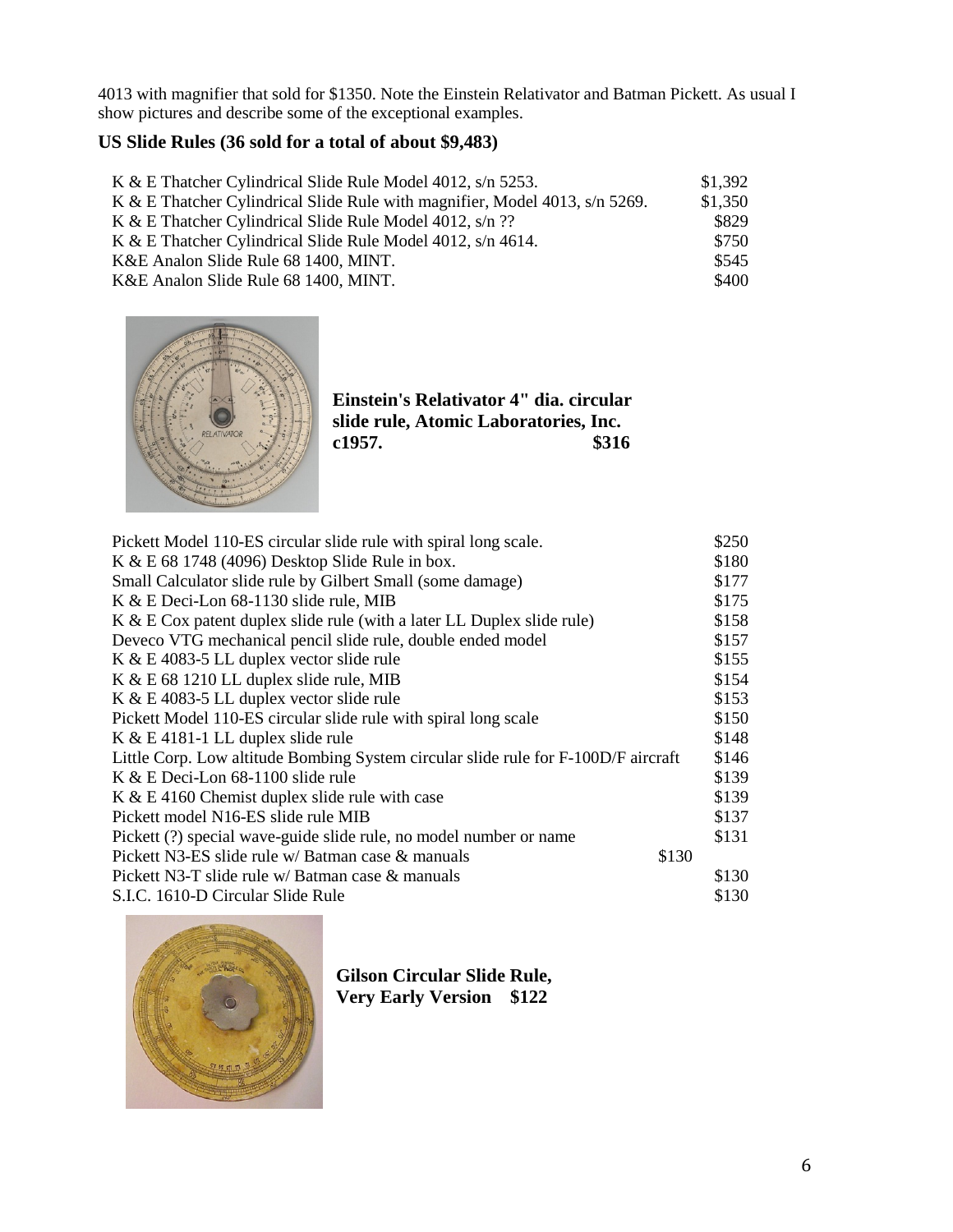| Makeba-Kombinator Pencil Slide Rule                                             | \$120 |
|---------------------------------------------------------------------------------|-------|
| Carpenter's Girt Line slide rule, brass bound wood, 11" long, old, well used    | \$114 |
| K&E 4041F finely divided Mannheim scales                                        | \$114 |
| Pickett 520-T Air Force slide rule, MIB                                         | \$110 |
| Dietzgen Atlas spiral circular slide rule                                       | \$106 |
| Pickett N4P-ES pocket slide rule                                                | \$106 |
| Pickett N3P-T Power Log pocket slide rule & leather case                        | \$100 |
| Lytle Corp. Low Altitude Bombing circular slide rule for F100D-26-1 Super Saber | \$100 |
| K & E Deci-Lon $#68-1100$ slide rule                                            | \$100 |

# **European Slide Rules (22 sold for total of \$5679)**

| Faber Castell 2/84N MATHEMA Hyperbolic slide rule                                     | \$650 |
|---------------------------------------------------------------------------------------|-------|
| Loga 2.4 m cylindrical slide rule. Patente Daemen-Schmid                              | \$575 |
| Loga 15-m cylindrical slide rule                                                      | \$495 |
| Fuller Model #2 (logarithm and sine) cylindrical slide rule                           | \$400 |
| Fuller Model #1 cylindrical slide rule, s/n 10510, date 1951, Bakelite model          | \$335 |
| Preston, Linen, Cotton & Silk boxwood slide rule (English)                            | \$313 |
| Supremathic, French circular slide rule                                               | \$306 |
| Fuller Model #1 cylindrical slide rule, s/n 6696, date 1935                           | \$299 |
| James Farrow Mark I Pilot Balloon Slide Rule                                          | \$250 |
| Supremathic, French circular slide rule                                               | \$245 |
| Fuller Model #1 cylindrical slide rule, s/n 13515, date 1970, Bakelite model (no box) | \$227 |



# **Marcantoni #25CH Milano Chemistry Slide Rule \$200**

| William Slater Bolton 2-fold textile slide rule by J.Shaw Wolverhampton    | \$185 |
|----------------------------------------------------------------------------|-------|
| LaFay cylindrical slide rule with 5-m helical scale                        | \$182 |
| Faber Castell 2/82N duplex slide                                           | \$150 |
| Pickett model 550 Wako Weight slide rule, NOS                              | \$149 |
| True Air Speed and Altitude Computer circular slide rule, British made?    | \$142 |
| Faber Castell 2/83N duplex slide                                           | \$140 |
| Russian dual disk artillery slide rule in leatherette book case            | \$125 |
| Otis King model L, s/n Y6792                                               | \$108 |
| Halden Calculex pocket circular slide rule, clam shell case + instructions | \$102 |
| Aristo Studiolog #0969 slide rule                                          | \$101 |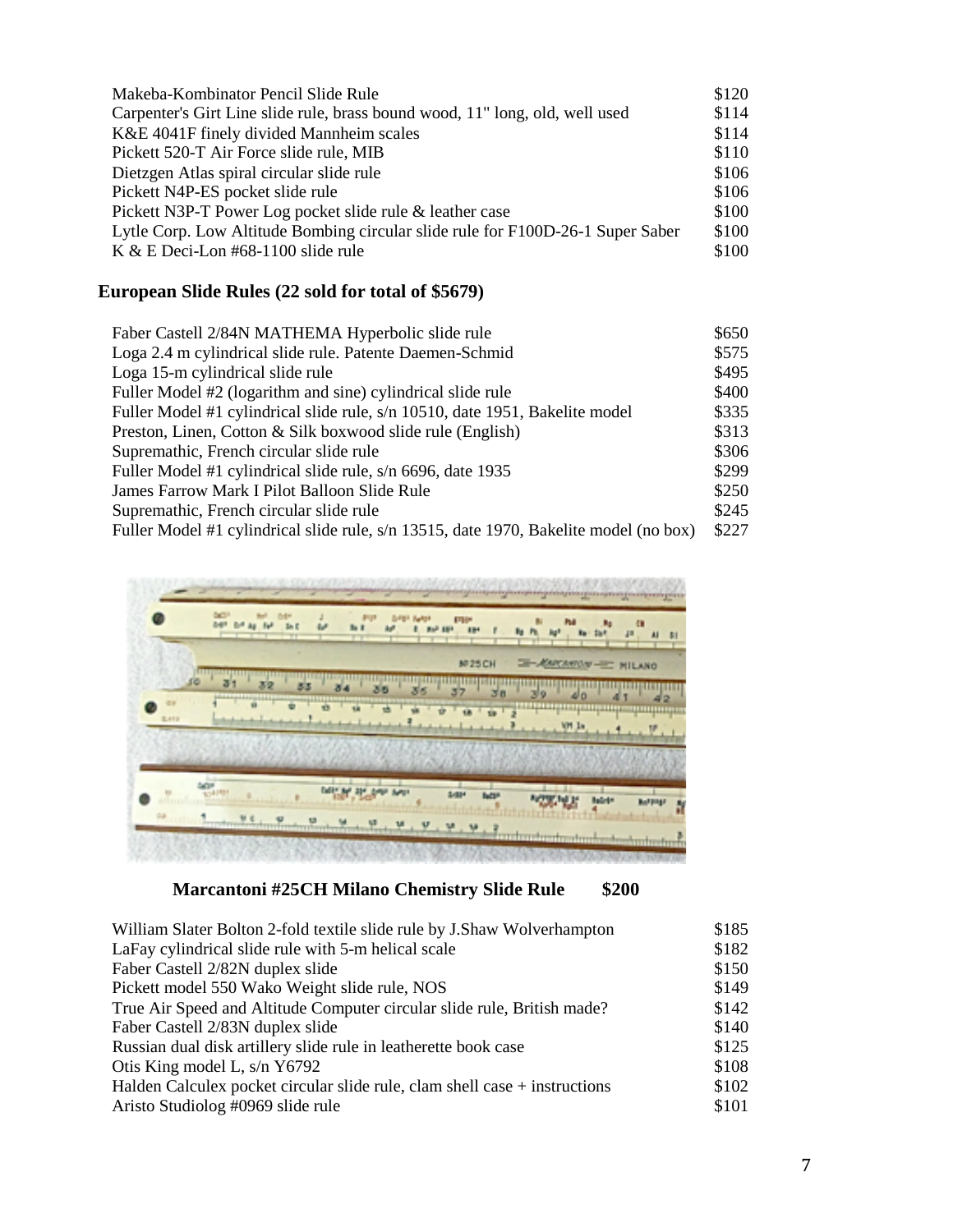**Asian Slide Rules (6 sold for total of \$2552)**



**Japanese Heavy Metal "Mystery" Slide Rule No. 104 \$887**

| Hemmi #258 Bamboo slide rule (dual branded Post Versalog, model 1460) | \$674 |
|-----------------------------------------------------------------------|-------|
| Hemmi #258 Bamboo slide rule (dual branded Post Versalog, model 1460) | \$556 |
| Hemmi #258 Bamboo slide rule (dual branded Post Versalog, model 1460) | \$510 |
| Hemmi #257 Chemistry slide rule                                       | \$260 |
| Hemmi #266 Electronics slide rule                                     | \$125 |

# *Reported by Ed Chamberlain*

# **Breker Auction of Many Important Calculating Devices............**

The Auction Team Breker auction in Köln on May 30 was loaded with many important antique calculating and computing devices. Amongst the notable pieces and their sale prices (including auction premium and tax) in \$\$\$ were:

| Lot 4 Kull Calculating Machine, rare German adder.                 | 2.422  |
|--------------------------------------------------------------------|--------|
| Lot 6 Daemen-Schmid rechenwalze with scroll device on base.        | 485    |
| Lot 8 Millionair Calculator, c1895, s/n 2083.                      | 3.364  |
| Lot 14 Wilhelm Schickard, replica of 1623 machine by Peter Roubos. | 1.346  |
| Lot 17 Ideal Calculator, model of Archimedes Mod. A.               | 4.576  |
| Lot 19 Arithmomètre de Thomas de Colmar, c1852.                    | 51,139 |



**Lot 20 Pierre Fardoll Adding Machine,** sold for \$74,016.

| Lot 21 Hagelin B-21 Cipher Machine, 1927 onwards.                 | 29,697  |
|-------------------------------------------------------------------|---------|
| Lot 22 Charles Wheatstone Cypher Machine (circular) 1877 onwards. | 5,383   |
| Lot 26 "Enigma" Ciphering Machine, Model K, with lamp panel.      | 60,559  |
| Lot 27 "Hitler's Mill" Cryptographic Cypher Machine, 1944.        | 10,093  |
| Lot 28 "Enigma" Ciphering Machine, Model M4, no. M4609.           | 142,561 |
| Lot 32 Apple III Computer, c1980.                                 | 1,009   |
| Lot 33 NeXT Cube Computer/Workstation.                            | 1,615   |
| Lot 34 MAC Flight Simulation Analog Computer.                     | 8,075   |
|                                                                   |         |